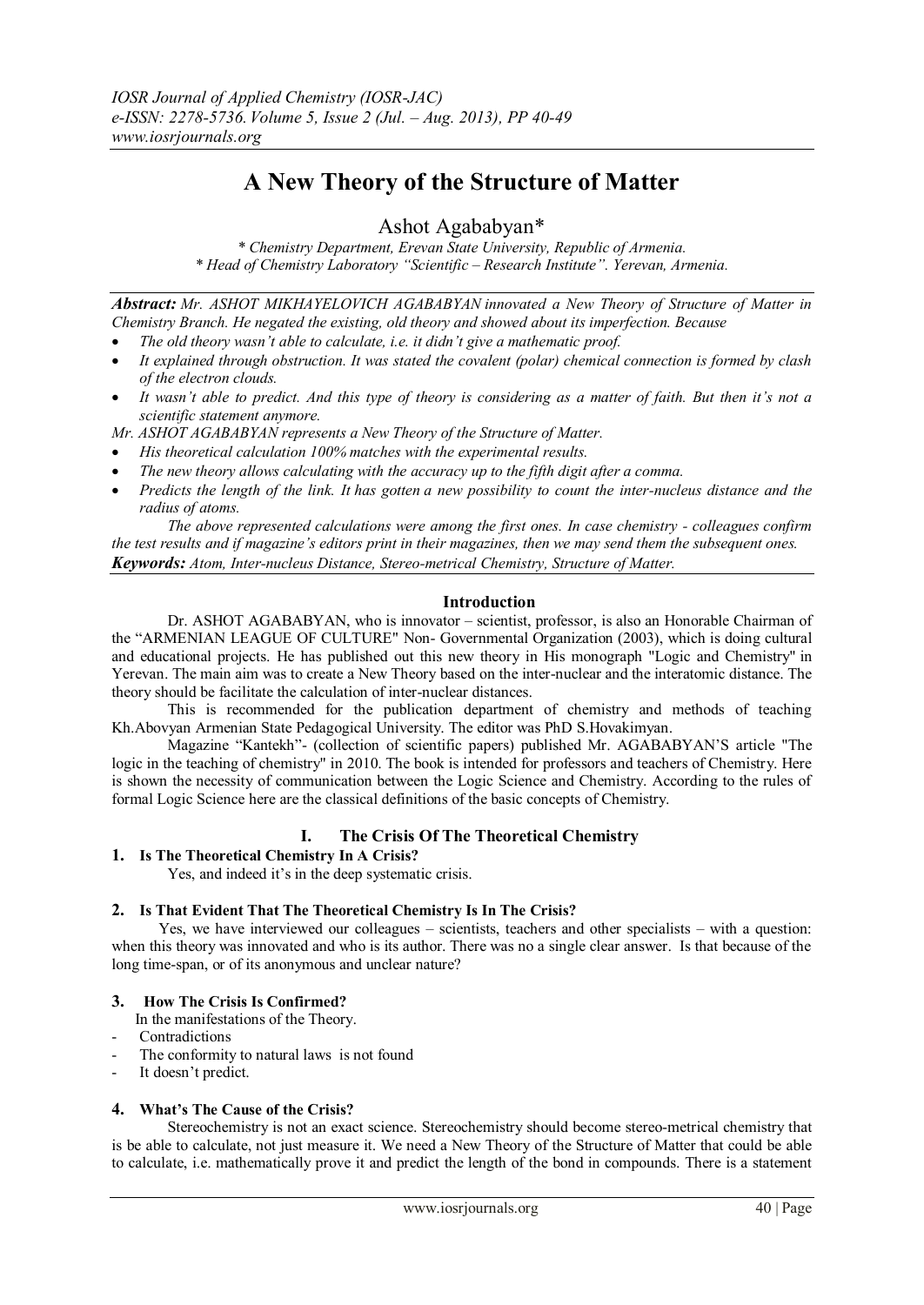that Chemistry is an Exact Science. "*We can't calculate*", - says an academician Y.B.Zeldovich. "*Each science consists of science as much, as much it consists of mathematics*", used to say Leonardo Da Vinci.

# **5. What To Do? Is There A Need For The New Theory For The Structure Of Matter?**

Yes. This kind of theory should be created. Conformity to natural laws should be found; identification of one, two or even three numbers is not conformity yet, then it would enable to predict. In case if opponents object that it"s not possible, we may answer with A. Blok"s words: *"Even the impossible is possible"*. The opponents may argue: even if you are right, still, you are just criticising, but not suggesting anything new in return. We have an answer on this - There Are Suggestions!

# **6. What's The Potential Of The New Theory?**

| The Old Theory               | The New Theory                  |
|------------------------------|---------------------------------|
| Not able to calculate        | Calculate with accuracy         |
| Explains through obstruction | Explains through an angle       |
| Not able to predict          | Predicts the length of the link |

# **II. Hydrogen**

# **7. Is There Experimental Data On The Hydrogen Atom?**

 According to the data given in the standard handbook, the radius of the hydrogen atom is equal to **0,053nm**. but in the molecule of hydrogen length of the link should be equal to **0,106nm** accordingly.

## **8. Are There Statistics On A Molecule Of Hydrogen?**

Inter-nucleus distance in a hydrogen molecule (H2) is not equal to **0,106nm**, but to **0,074nm**. at the expense of the electron clouds. Check it in any chemistry text-book, and you"ll learn that the radius is reducing up to **0,037nm**. which means that each hydrogen atom takes a half.

## **9. How The Theory Explain These Discrepancies**?

 The theory explains these experimental results as a clash of the electron clouds and clarifies by the following figure:



(The marked part is a place of the clash of the electron clouds)

# **10. How About Carbon?**

 To prove the antithesis, which states that there is no clash, we shall consider another element – Carbon (C), radius of which is equal to **0,077 nm**. with the inter-nucleus distance (C-C) of **0,154nm**. (in diamond). There are no clashes, but there is a link, and a very strong one. Since diamond is the hardest mineral, there is no protection, but the link does exist. Here a contradiction appears, however the Theory doesn"t explain it.

# **11. What Is Not Right?**

 The rule should be one – either covalent non-polar connection derives from the clash of the clouds (as it is in the case of a hydrogen molecule), or there is no clash at all, as it is with Carbon. **"Ad hos"***,* as philosophers say, is created especially for this kind of a case.

# **12. How Do They Prove?**

It is stated the covalent (polar) chemical connection is formed by clash of the electron clouds. This statement can be accepted with no objection as a truth at its last stage: without any proofs and counting, i.e. as a matter of faith. But then it's not a scientific statement anymore.

The ancient sages had a saying: *"It's not proved, it's not a truth".*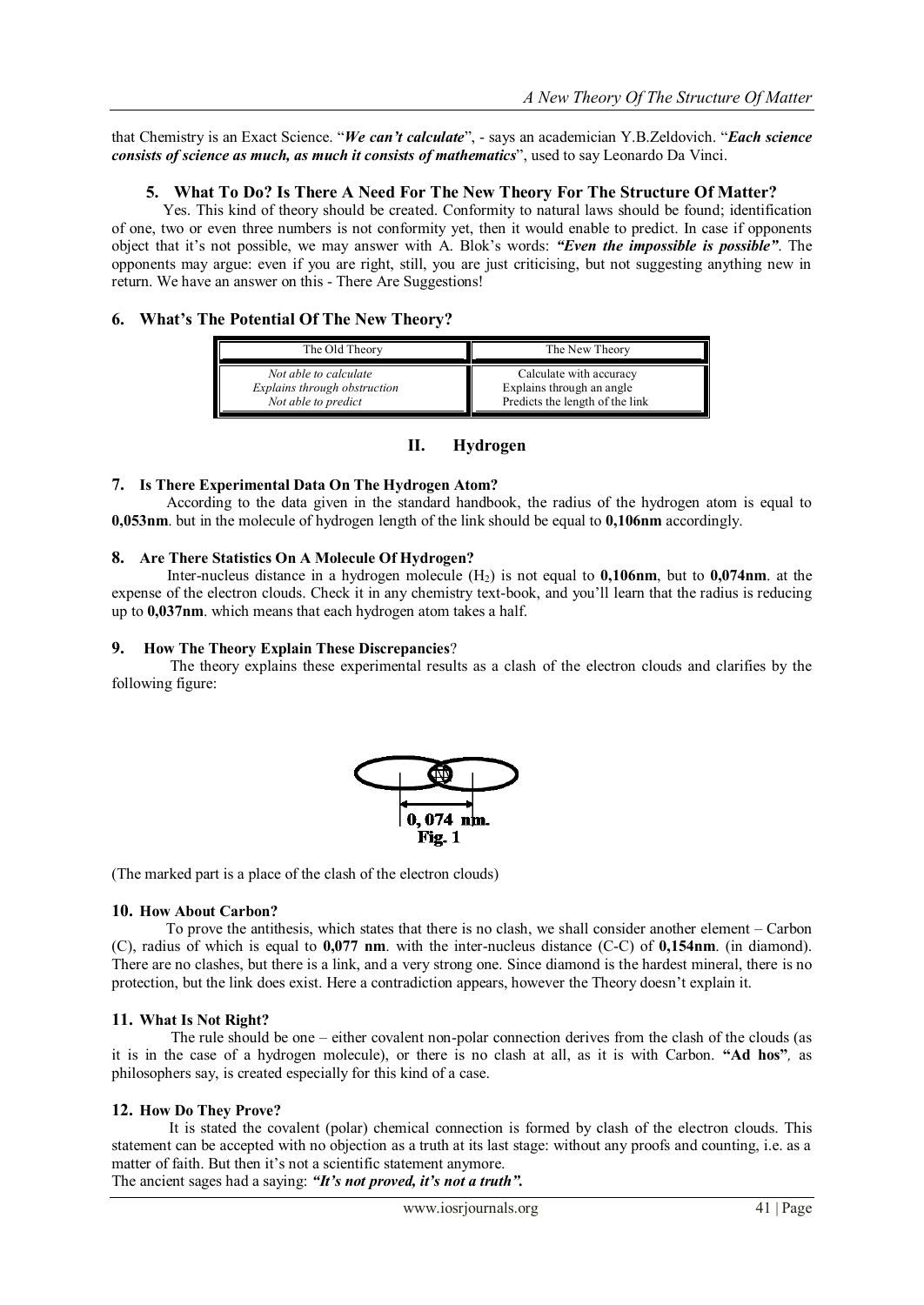## **III. H – H**

## **13. What Are The Ways Of Explanation?**

The reduction of the length should be explained anyhow. Either through the clash, or without, there cannot be a third way.

## **14. What to Do?**

 **"Let us count"**, - used to say Dr. Gottfried Leibniz. The inter-nucleus distance of **0,074nm**. in hydrogen molecule is interpreted through the bond angel which is equal to a 90 degree.



# **15. How It Is Proved?**

Take the theorem of Pythagoras and calculate.



# **16. Did The Theoretical Calculation Match With The Experiment?**

Yes, the theoretical calculation matched with the experimental results.

#### **17. What Is The Degree Of Mistake**?

A mistake up to 5 percent is considered permitted. However, in our case we have a complete matching.

#### **18. Is It A Right Accuracy?**

The accuracy is astonishing. It's applied to the seventh digit after the comma  $-0$ , 00749533 nm. And this means that the radius of the hydrogen (H) atom is equal to the precise number of **0, 0374766 nm.**

## **IV. Conclusion**

### **19. What Is The Conclusion?**

 To interpret the structure of the Hydrogen molecule not by the clash, but through the angle between them. While solving this task we, obviously, did not consider all the degrees from 1 to  $360^\circ$  and did not counted up until they would match with the experimental results. It would have become an enormously long and difficult way. Here we have a small "*know-how"* which is due to the large number of calculations, would leave scope of this article, therefore will be described in subsequent articles.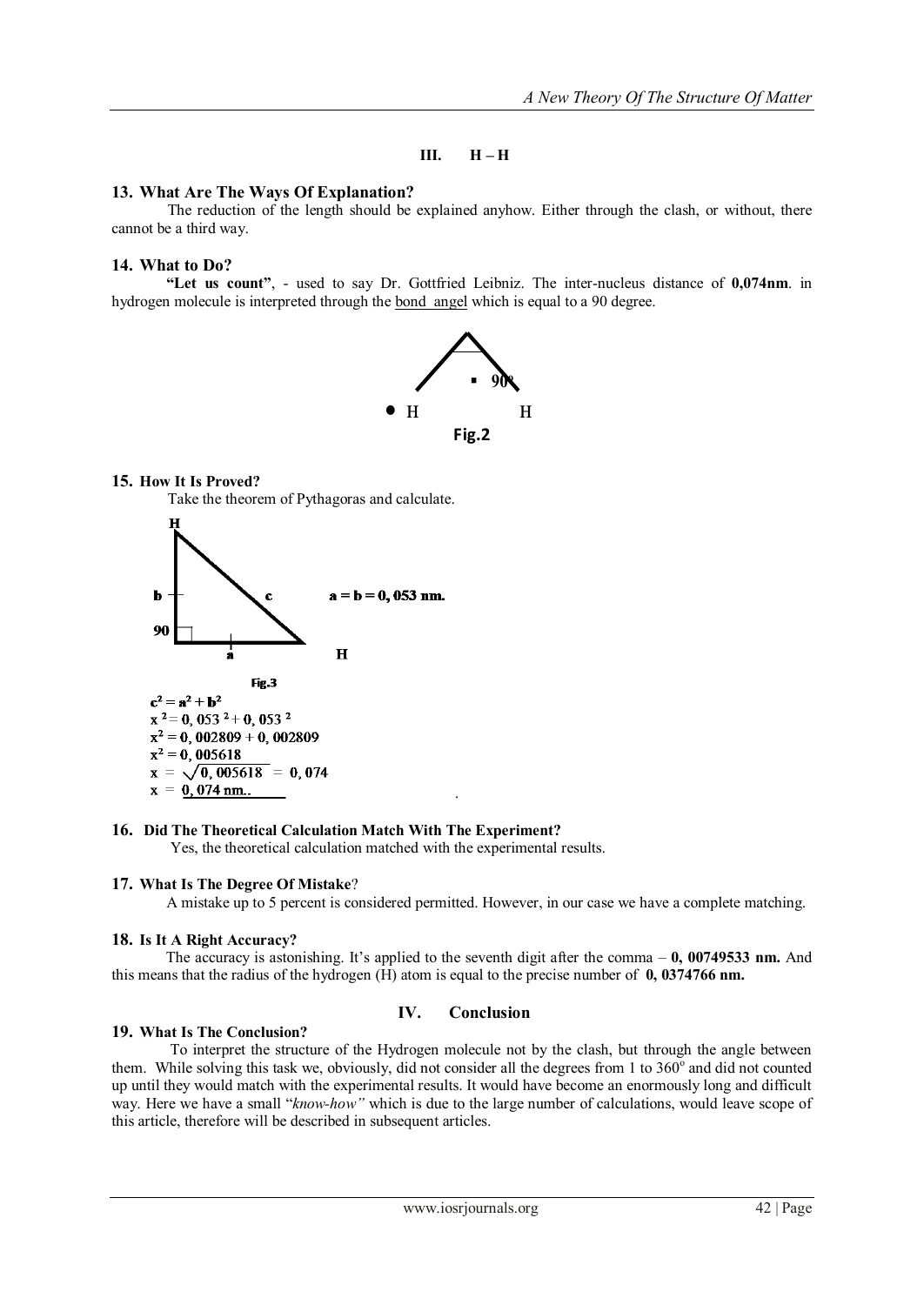#### **20. What Is Then**?

According to the following plan: Hydrogen, Carbon, Oxygen, Nitrogen are in the system of 4 "Giants".



#### **21. Why Such A Sequence?**

The sequence has its significance.

**Hydrogen is** the **simplest element**. Here functions the principle from simple to complex.

**Carbon is** the **main element** of the organic chemistry. It is more that 10 million combinations, which consists 95 percent of the all known mattery.

#### **Oxygen is** a part of hydro-oxy-derivative **from hydrocarbon.**

**Nitrogen,** as the last one out from the "giants" of the organic chemistry, is a consisting part of the amino-acids and albumen.

Only after considering the structure of these four "giants" and their combinations, it would be possible to explain structure of any substance. All the remaining elements can be derived out from the combinations of these four elements with the other ones.

#### **22. What To Do With The Text – Books?**

 If the interpretation of the structure of the hydrogen atom through the valent angle and not through the clash of the clouds is confirmed, then we need to re-write the books, including school text-books**.**

#### **23. What To Do With The Old Theory?**

It's already nine years since we turned into the  $21<sup>st</sup>$  century. In every 5 years the information is multiplied. The old theory, created in the middle of the previous century has become outdated and does not justify it. Hence, it would have been 10 times sent to the recycle bin of the history.

#### **24. What To Leave?**

Leave that what is true!!! Why do we still remember and use Mendeleev's Table and Law, Butlerov's theory, and Pythagoras's theorem? It is because they are true, isn't it?

# **V. Regular Tetrahedron**

#### **25. What Is The Equal In The Tetrahedron?**

In the regular tetrahedron all the angles and sides are equal.

#### **26. What Parameters There Are In The Regular Tetrahedron?**

 Height - **(Н),** apothem - (**h),** the radius of inner lined of the globe **- (r),** the radius of out lined of the globe- $(R)$ , side  $-(a)$ , surface  $-(S)$  and volume  $-(V)$ .

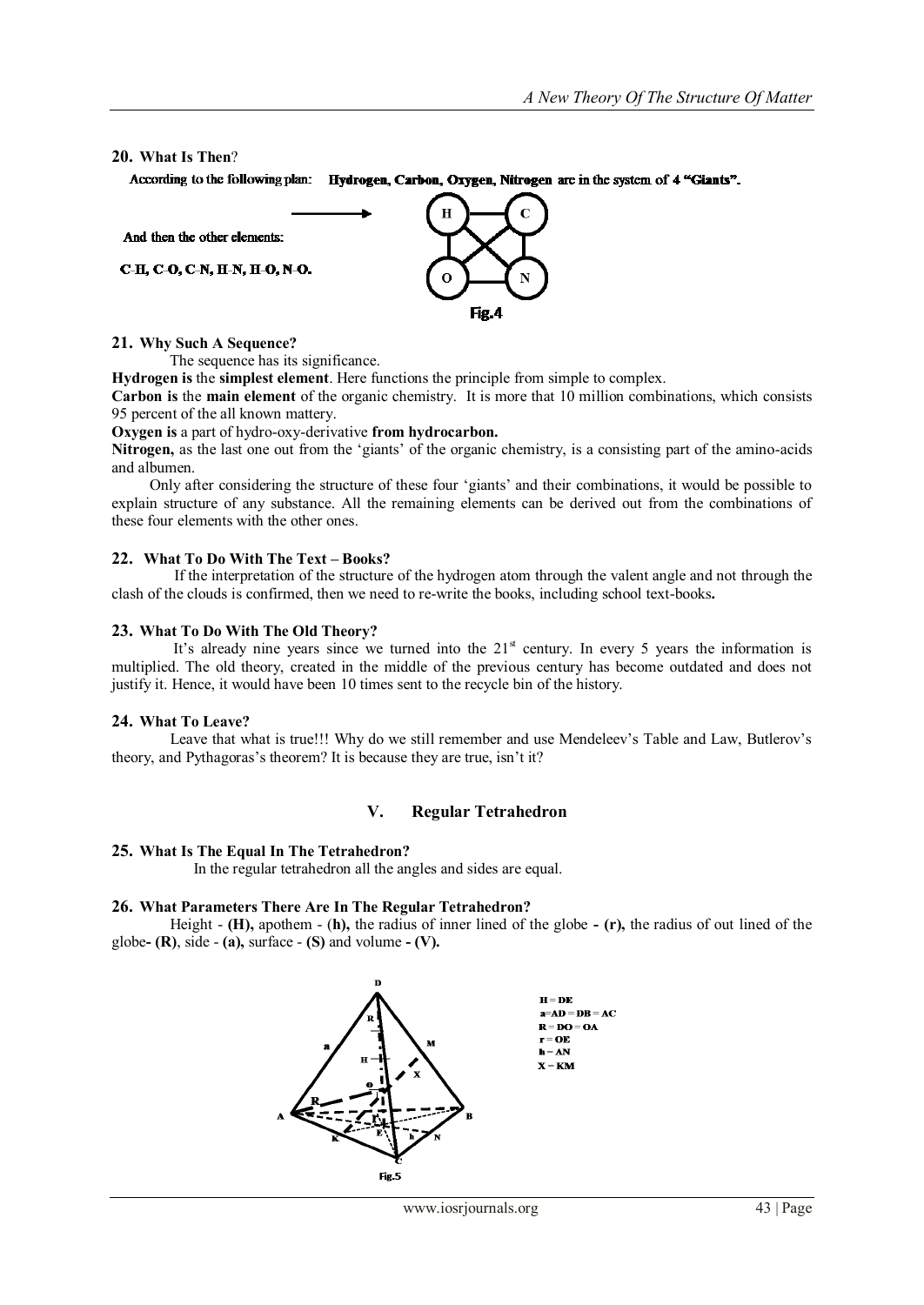

## **27. How Does Relate The Radiuses With The Height Of The Tetrahedron?**

- **28. How Many Parts Are There In Of The H?** There are four parts in of the H.
- **29. How Many Parts Are There In Of The R?** There are three parts in of the R.
- **30. How Many Parts Are There In Of The R?** There is one part in the r.

### **VI. Mathematics**

**31. What Is The Radius (R) Of Circumscribed Sphere In The Tetrahedron?**

$$
R = \frac{a \sqrt{6}}{4}
$$
  
32. What Is The Measure (A) Of The Side of The Tetrahedron?  

$$
a = \frac{4R}{\sqrt{6}}
$$

**33. What Is The Radius Of The Inscribed Sphere To The Tetrahedron?**

$$
r = \frac{a\sqrt{6}}{12}
$$

**34. What Is The Height (R) Of The Tetrahedron?**

$$
H = \frac{a \sqrt{6}}{3}
$$

**35. What Is The Apothem (H) Of The Tetrahedron?**

$$
h^2 = a^2 - \left(\frac{a}{2}\right)^2
$$
  $4h^2 = 3 a^2$   $h = \frac{a\sqrt{3}}{2}$ 

**36. What Is The Distance (X) Between The Ribs Of The Tetrahedron?**

$$
X^{2} = R^{2} - \left(\frac{a}{2}\right)^{2} \qquad X = \sqrt{R^{2} - \left(\frac{a}{2}\right)^{2}}
$$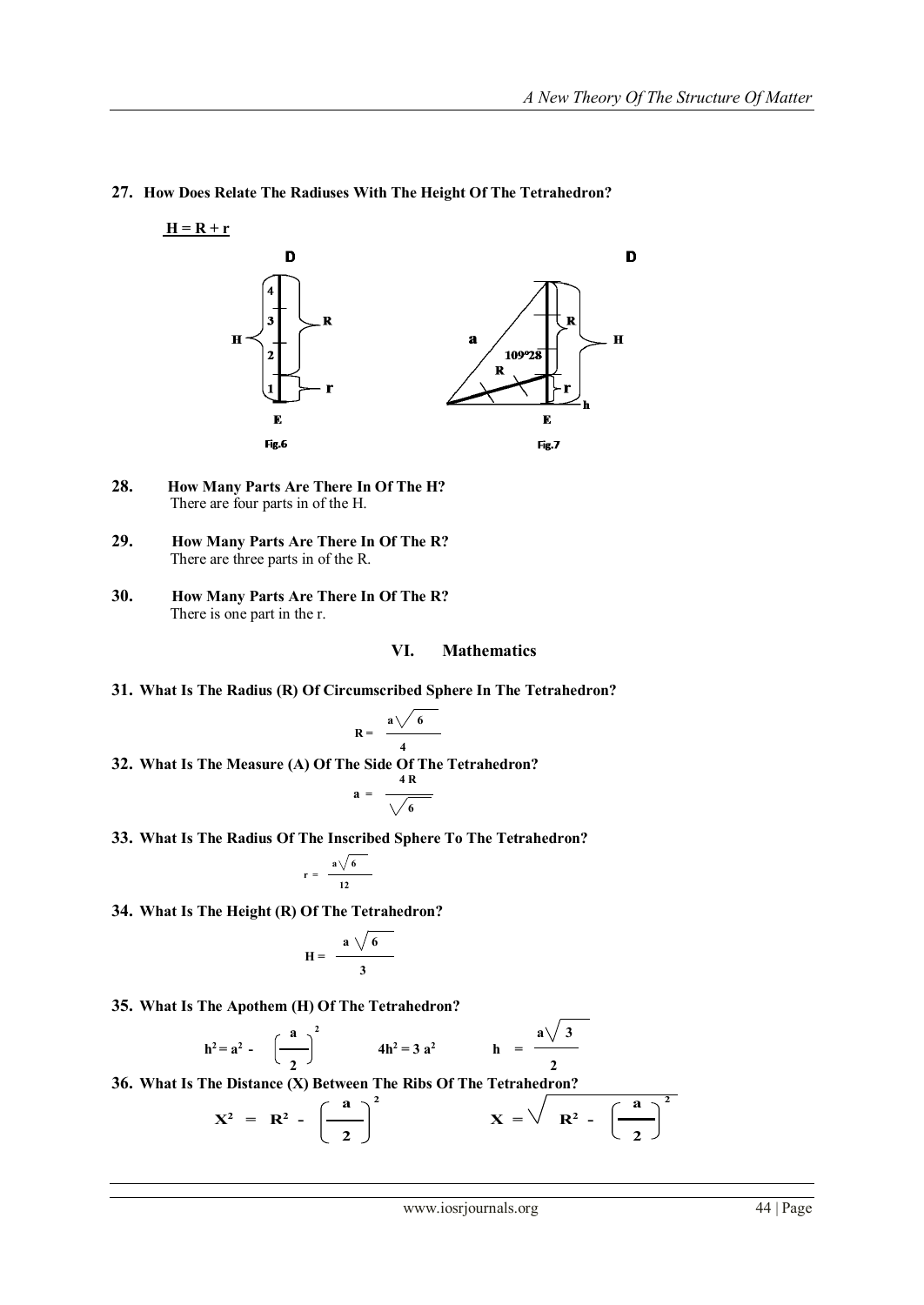# **VII. Carbon**

## **37. Does The Principle Function For Other Elements?**

 The principle stating that the reduction of the combinations length between atoms happens due to the bond angel and not due to the clash of the electron clouds can be proved on the example of another element. Let's consider two allotrope modifications of Carbon – diamond and graphite.

## **38. What Are The Statistics On Carbon?**

 According to the reference book the radius of the carbon atom is equal **to 0,077nm.,** and the length of the singular link in diamond is equal to **0, 154 nm**. (twice longer).

## **39. What's The Angel In A Tetrahedron?**

The angle is equal to 109 degree and 28 minutes, which stands for the correct tetrahedron.

#### **40. What's The Dependence Between Parameters?**

 In mathematics (geometry) as exact sciences, there is an established strict dependence between the edge and other parameters – the radius height (**h**) the radius of inscribed sphere **(r)** and the radius of circumscribed sphere **(R),** the surface (**S)** and the volume of tetrahedron.

# **41. How To Check?**

Let"s calculate. **FORMULAS**

$$
R = \frac{a \sqrt{6}}{4} = \frac{0,154 \times 2,45}{4} = 0,09
$$
  

$$
a = \frac{4 R}{\sqrt{6}} = \frac{4 \times 0,077}{2,45} = 0,12
$$

## **42. Where Is The Mistake?**

 If the edge is equal to **0,154 nm**., then the R is equal to **0,09nm**. But it should be equal **0,077nm**. If  $R = 0.077$ nm, then the edge is equal to **0, 12nm**, although it should be  $= 0$ , 154nm. So, it should be concluded, that one of the calculations is not correct. Either **R** of the carbon atom is not equal to **0,077nm**, or the inter-nucleus distance between the atoms is not equal to **0, 154nm.** 

How this contradiction has been skipping out of our notice during 50 years? It's a paradox! You had to just simply take out the geometrical formulas to make this calculation**.**

# **VIII. C- DIAMOND**

#### **43. Is There Connection Between The Edge And The Radius?**

Calculations reveal that there is no connection in the correct tetrahedron.

There is no link between the edge and the radius of the circumscribed sphere.

#### **44. Which Data Is Not Correct: The Experimental Or The Theoretical One?**

 According to the logic, if in the theory does not fit with the results of the experiment, then either the theory is wrong, or the results. There cannot be another conclusion.

 Experiments have been conducted thousand of times, and there cannot be errors, so the theory can nor comprehensibly explain the experimental results.

Let's take the diamond structure as the simplest one, has only singular links which are connected to the same kind of correct tetrahedrons.

 For the simple example let us take two of them and develop for the better visualize. We get two tetrahedrons connected by the tops.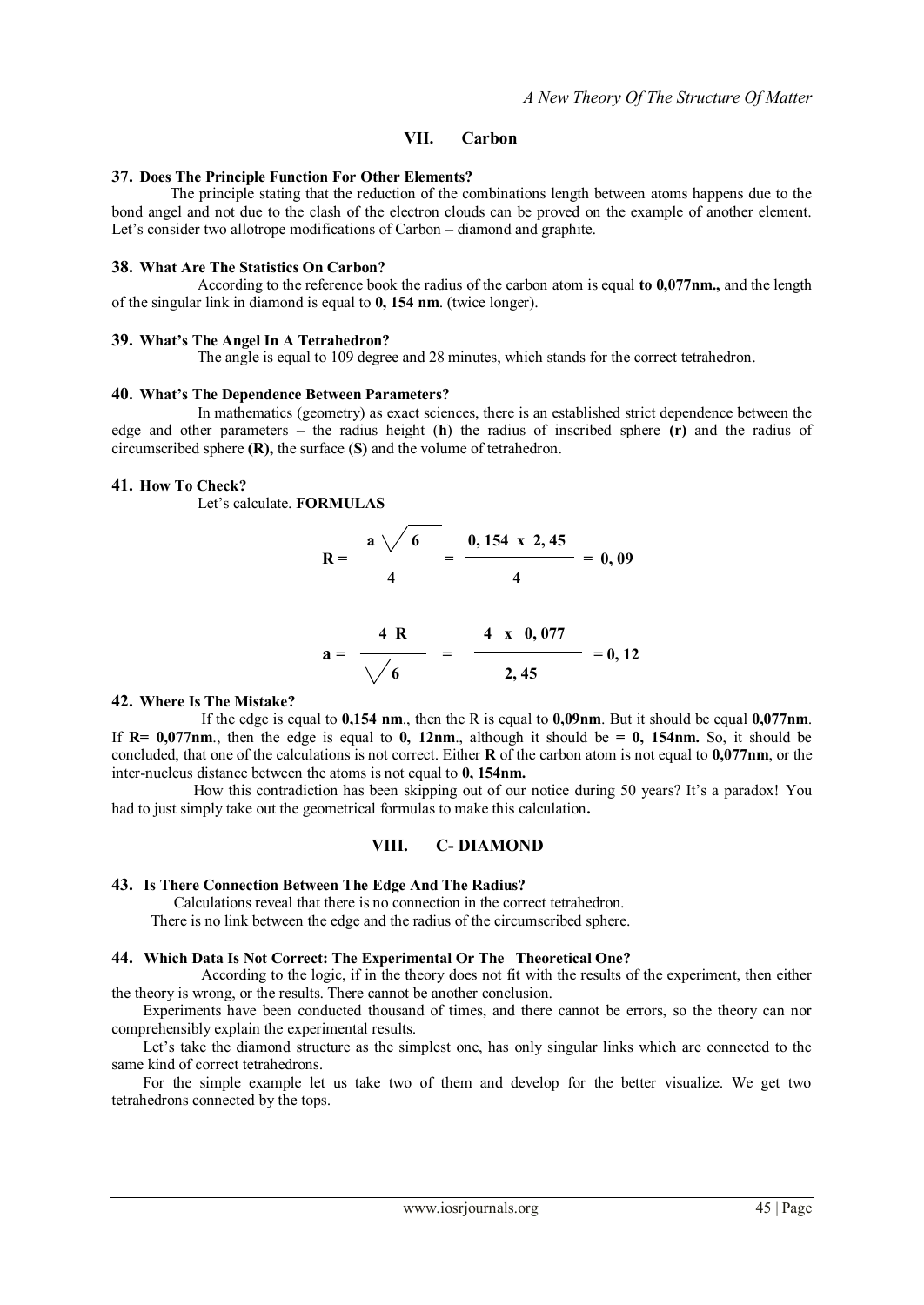

#### **45. How To Prove?**

It is easy to prove that the inter-nucleus distance in diamond (C-C) is equal to **0.154nm**.



#### **46. Where Is The Mistake?**

 The mistake originates from the inter-nucleus distance: **0,154** were divided into two, with the result of **0.077nm**. – a half to the each atom. Here again we get the same mistake as it was with the hydrogen atom. But even here we have got an angle. Since the mistake is revealed, we can start our calculations.

#### **47. What Is The Edge Equal To?**

The edge is equal to **0,154nm**. Then the radius cannot be equal to **0,077nm.**

#### **48. What's The Size Of The Edge?**

You may count. Let's we find the radius when  $a = 0,154$  nm.

## **IX. C- Diamond Calculations**

# **49. What Is The Measure Of The Radius?**

$$
R = \frac{a\sqrt{6}}{4}
$$

**50. Is It Measurable? Of course.** 

$$
R = \frac{0,154 \times 2,45}{4} = 0,09 \text{ nm}.
$$

Here is the exact measure of the radius, it is **0, 09 nm.**

#### **51. May We Count It Without Formula?**

Yes, of course we may calculation without formula; all the same we receive same result.

#### **52. What Did Give Us The Theory?**

 For the second time theory proofed comes to correct the experiments results. And it is no coincidence, as some opponents might say, but it is conformity with the law.

 The explanation of the longitude of the connections is given by valence angles. And this is found the exact radius of the atom. .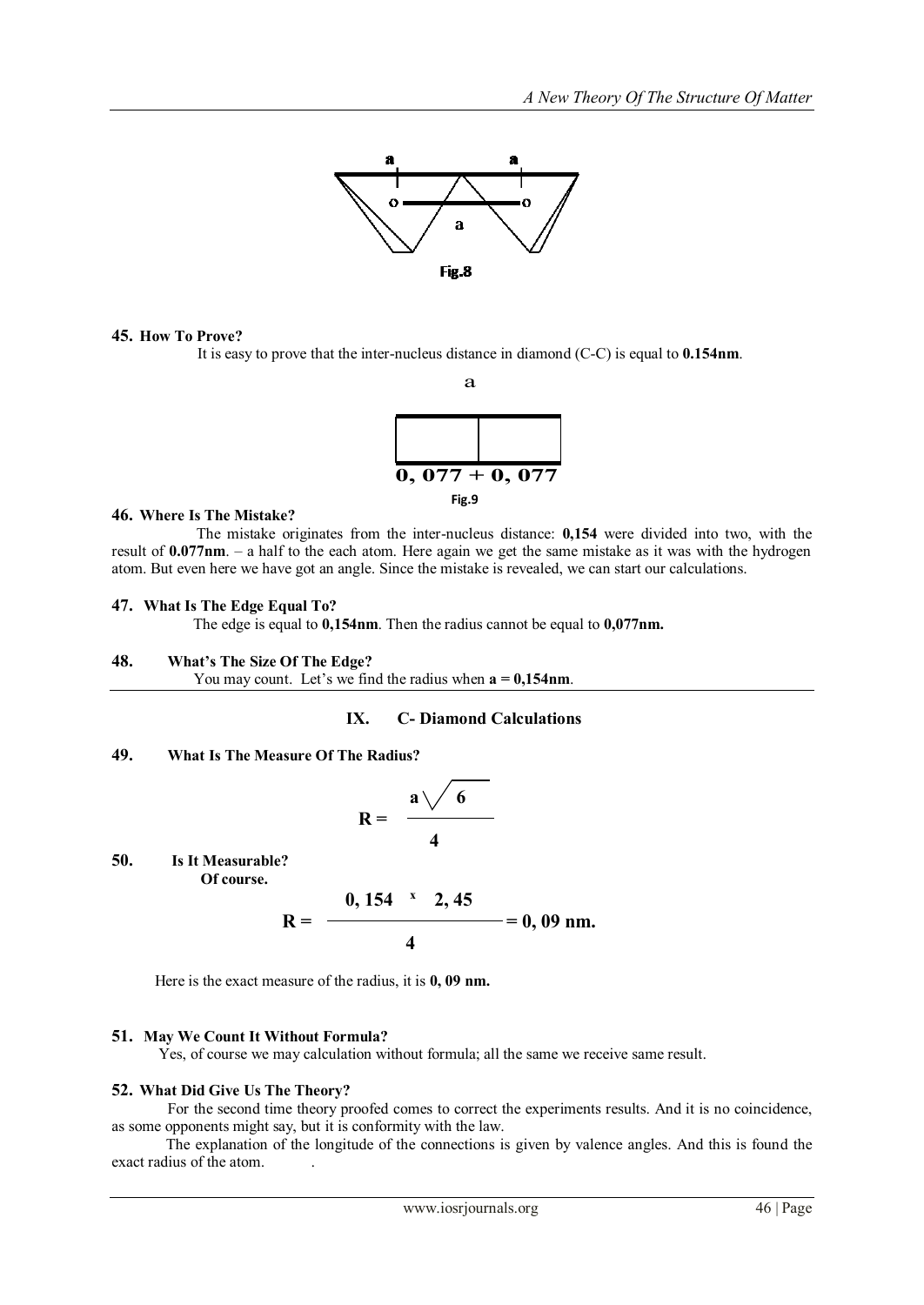

**53. The Radius Of CD Equal To Half Of The Side AD?** No. **СD = АD**

#### **54. WHY?**

 The circumscribed sphere in regular tetrahedron is never equal to the half of side, it always large. It means **CD** is large than **AD**.

 So the radius is equal **0.09 nm**. and the half of the side is **0.077nm.** All the rest parameters the regular tetrahedron the height, radius of inscribed sphere and etc., can be count as it above mentioned formula.

 **Н = 0, 154 х 2, 45 3 = 0, 120 nm. r = 0, 154 х 2, 45 12 = 0, 03 nm.**

#### **X. C – Graphite**

## **55. What Is The Distance Between The Layers Of Graphite?**

The distance of the layers of graphite is **0,335nm.**

#### **56. How Does They Explain It?**

The old theory that explains the structure of the graphite, gives the following figure.



#### **57. What Are In The Between Of Strips?**

 What is there instead of dotted line, theory, of course, is modestly silent, as well as with communication in a molecule of hydrogen and carbon.

### **58. Is It Mean Not Theory, But It Is Hypothesis?**

Yes, because the theory is system of proofed hypothesis.

 So, the logic is defected here, the theory is self - contradictory. According to the second law of the Logic Science the theory should not be internally inconsistent. Academician Frolov writes. "Our demand is that in the theory should not be logically contradictions". But what we see here. Most importantly mathemically they don"t substantiate or confirm the calculations. Therefore, this is not a theory, but a hypothesis, an assumption.

 Now we need a **New Theory of the structure of matter** in Chemistry**,** which could count, means prove it mathematically and could predict the length of the bond in compounds.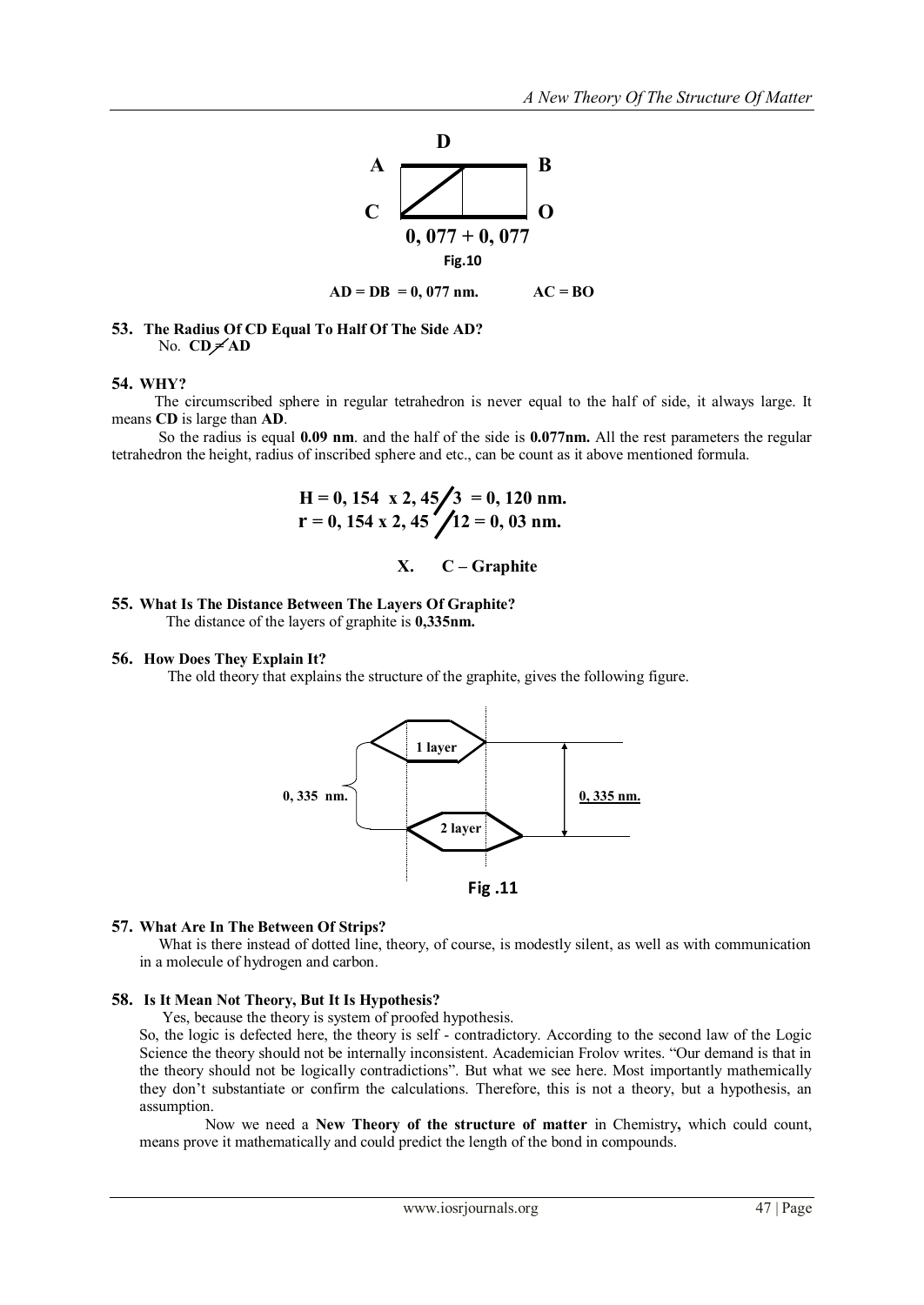## **59. And How To Make The Hypothesis To Theory?** To count.

**60. May To Count The Distance Between Of Strips?** Let's count. See Fig 12.

# **XI. С – Graphite Calculation**

## **61. From What To Begin?**

Having received exactly givens about the diamond, we can to count the graphite.

#### **62. How?**

Let's count the interval of the layers in the graphite. See Fig 12.







**64. What Is The Equal Interval The Between Of The Layers In The Graphite?**

 $R + a + R = 0$ , 09 nm.  $+ 0$ , 154 nm.  $+ 0$ , 09 nm.  $= 0$ , 335 nm.

**65. What Is The Equal Interval In The Second Type?**

 **Н + R + Н = 0, 120 nm. + 0, 09 nm. + 0, 120nm. = 0, 335 nm.**

**66. Are They Equal To Each Other?**

Yes.  $2H + R = 2R + a = 0$ , 335 nm.